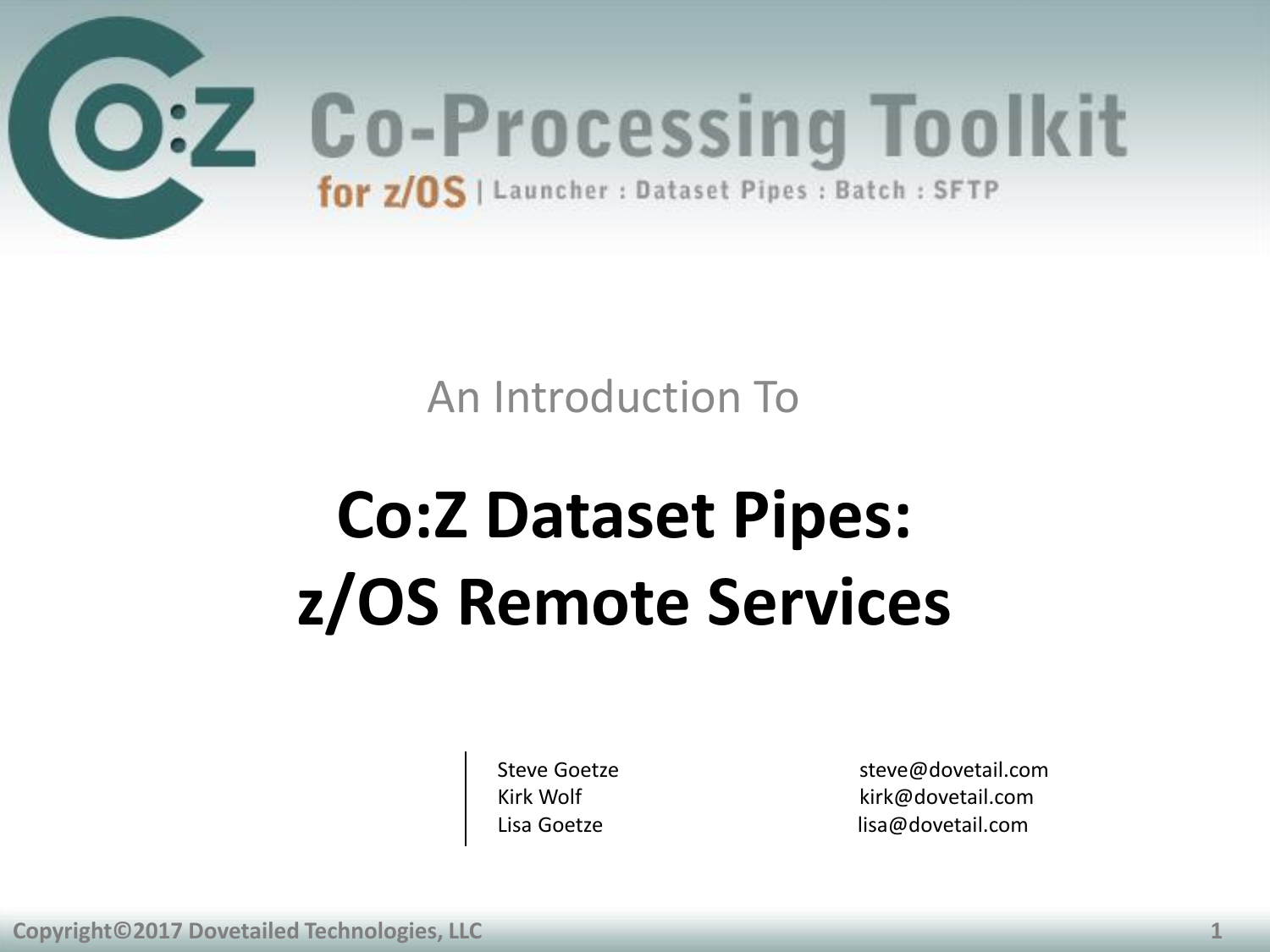## **Co-Processing Toolkit**

### **Co:Z Toolkit Use Cases**

- Co:Z Toolkit supports several use cases:
	- $\sqrt{2}/\text{OS}$  Enabled SFTP
	- $\sqrt{2}/\sqrt{OS}$  Unix Batch Integration
	- $\sqrt{2}/\text{OS}$  Hybrid Batch
	- **z/OS Remote Services**
- **z/OS Remote Services** enables z/OS services and data to be incorporated into standard workloads running on AIX, Linux, or Windows.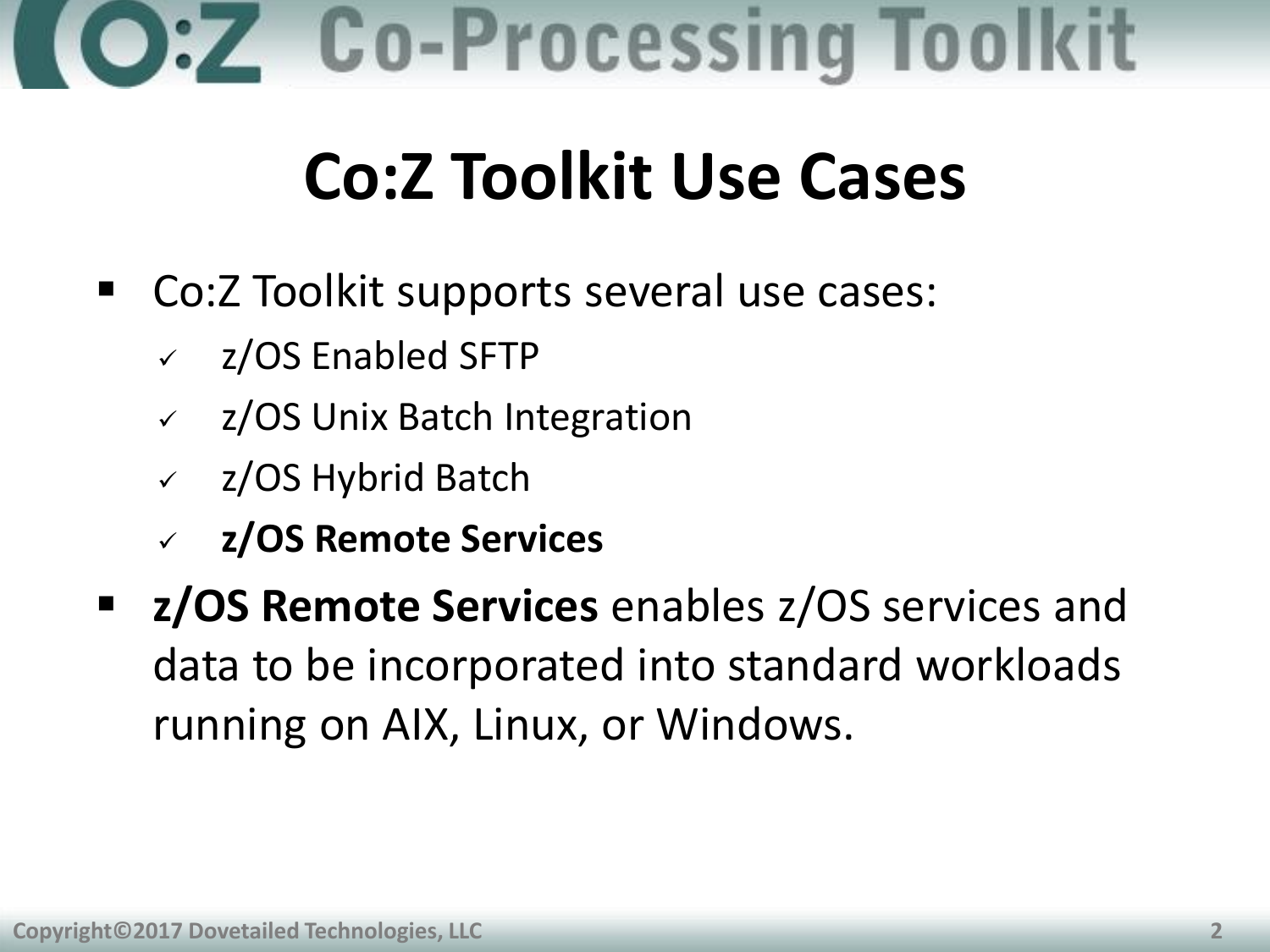### **Use Case: z/OS Remote Services**

#### Uses the **Co:Z DatasetPipes** component of Co:Z

- First component developed for the toolkit
- $\vee$  Originally designed to support streaming  $z/OS$  datasets to/from linux and windows servers (**fromdsn**/**todsn**)
- Provides general z/OS utilities: **wto**, **catsearch**, etc
- $\checkmark$  Supports the z/OS Hybrid Batch use case
- Also supports z/OS Unix local only mode
- A basic z/OS Remote Service:

fromdsn –ssh user@host //HLQ.MY.DATA > mydata.txt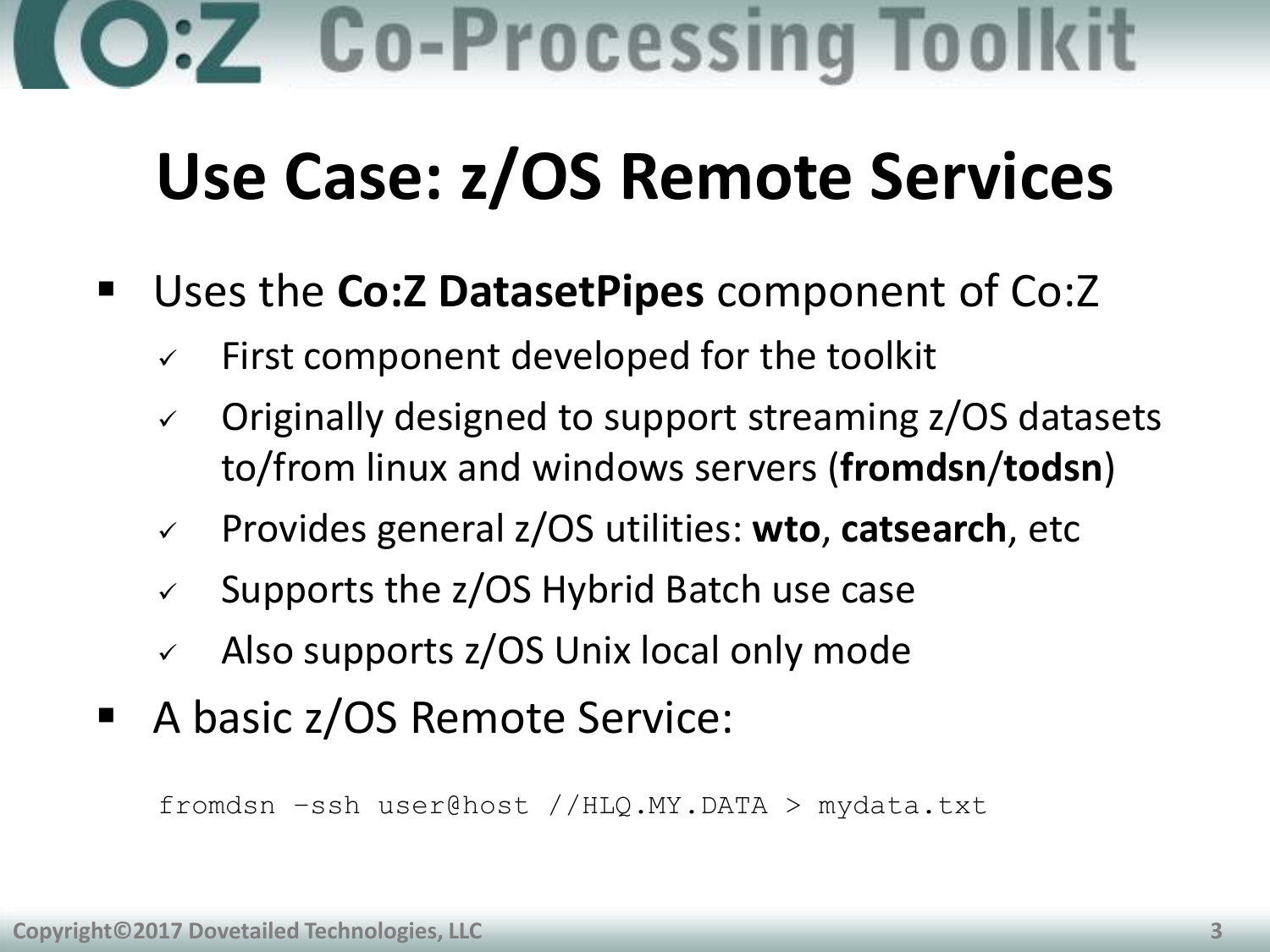### **z/OS Remote Services**

- New Co:Z DatasetPipes command: **cozcontrol**
	- Co:Z Co-Processing Toolkit release 4.5.0, or later
	- $\checkmark$  Co:Z Target System Toolkit 1.3.0, or later
- **Enables a user or script on a remote server to start/stop** a durable connection supporting multiple Co:Z DatasetPipes commands
	- $\sim$  Opposite of z/OS Hybrid Batch which allows a batch job to run a set of commands remotely on a linux/windows server
- Supported Co:Z DatasetPipes commands:
	- **fromdsn**/**todsn** read/write a z/OS data set
	- **fromfile**/**tofile** read/write a z/OS Unix file
	- **cozclient** run z/OS Unix command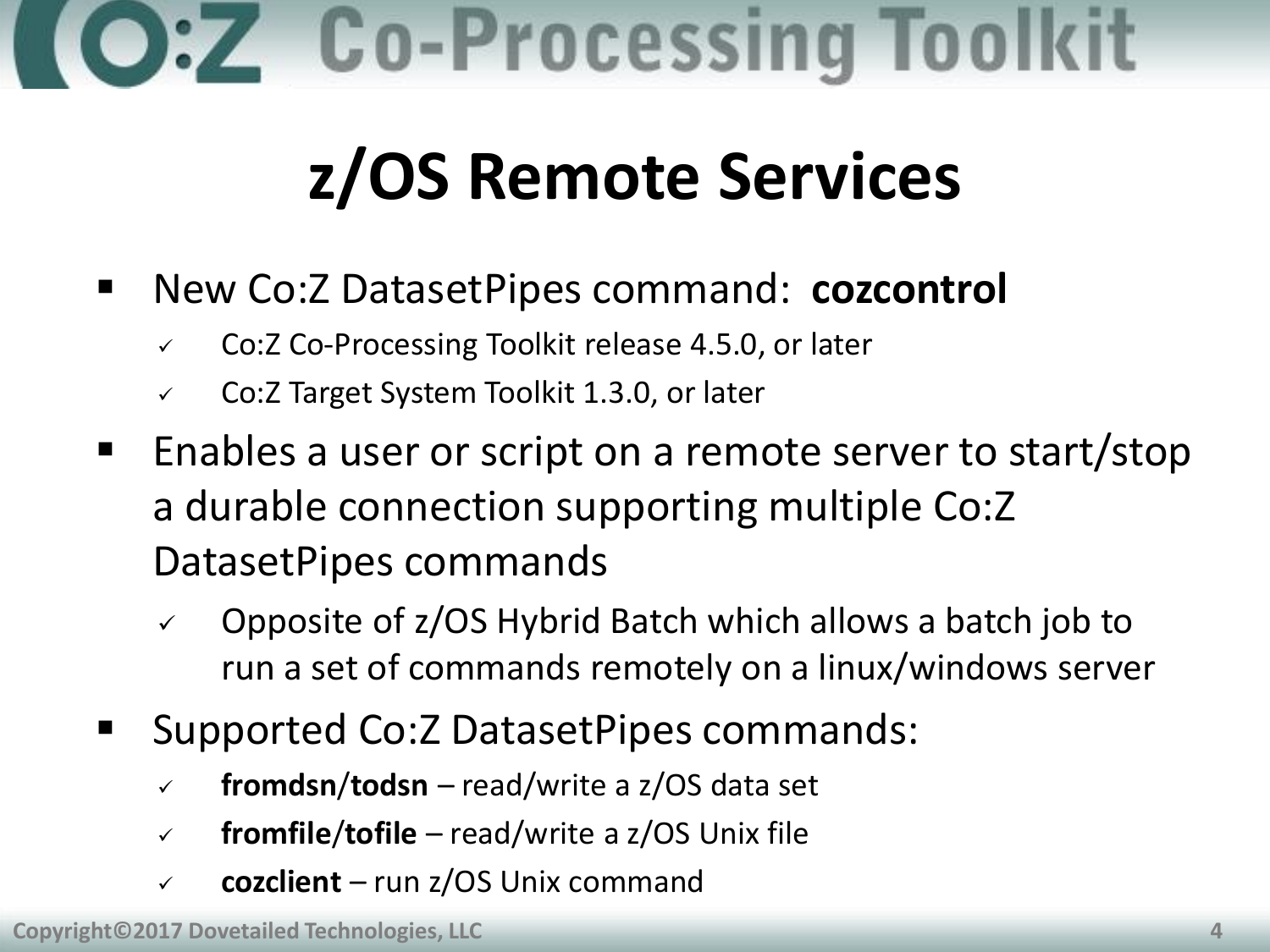## **z/OS Remote Services - Data Security**

- Uses OpenSSH for network security
- z/OS user's normal RACF permissions used to access resources
- Single command
	- $\checkmark$  data transfer encrypted over SSH
- **•** Durable connection
	- By default, Co:Z DatasetPipes commands operate over a socket connection
	- $\checkmark$  Can be tunneled over the SSH connection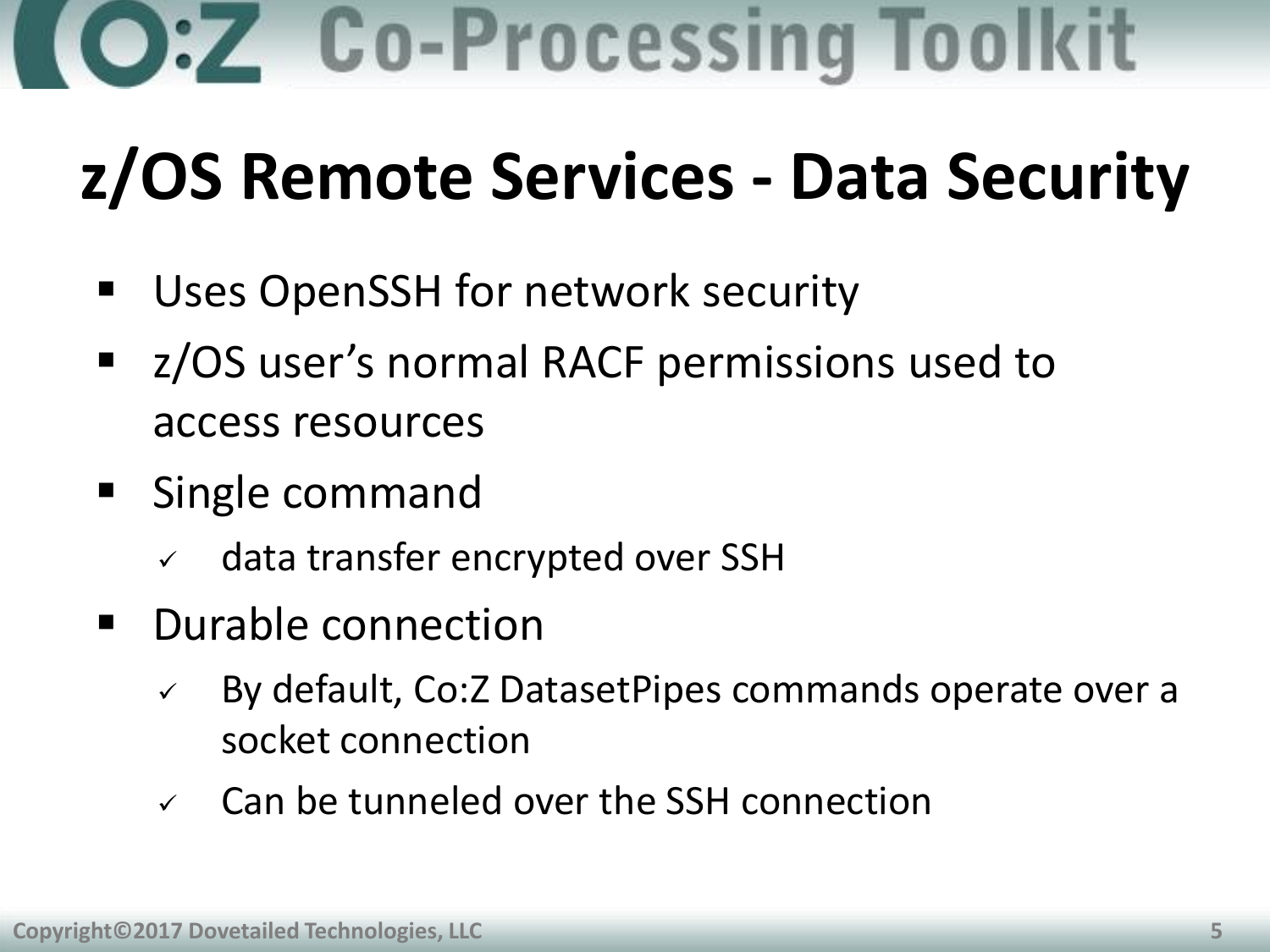**Co-Processing Toolkit** 

## **z/OS Remote Services – Hello World**

- Simple example illustrating z/OS Remote Services processing
	- Similar to the  $\frac{z}{OS}$  Hybrid Batch Hello World example
- **Execute a script on a Linux server** 
	- $\checkmark$  Write a message to stdout
	- $\checkmark$  In a pipeline:
		- $\overline{P}$  Read the contents of a dataset from z/OS
		- <sup>D</sup> Compress the contents using the Linux gzip command
		- □ Write the compressed data to the z/OS Unix file system
- **Try it: no installation keys or registration required** 
	- $\checkmark$  Commercial support licenses are available
	- $\checkmark$  Quick Start Installation: [http://dovetail.com/docs/dspipes/dsp](http://dovetail.com/docs/dspipes/dsp-install.html#dsp_quickstart_remote_dspipes)[install.html#dsp\\_quickstart\\_remote\\_dspipes](http://dovetail.com/docs/dspipes/dsp-install.html#dsp_quickstart_remote_dspipes)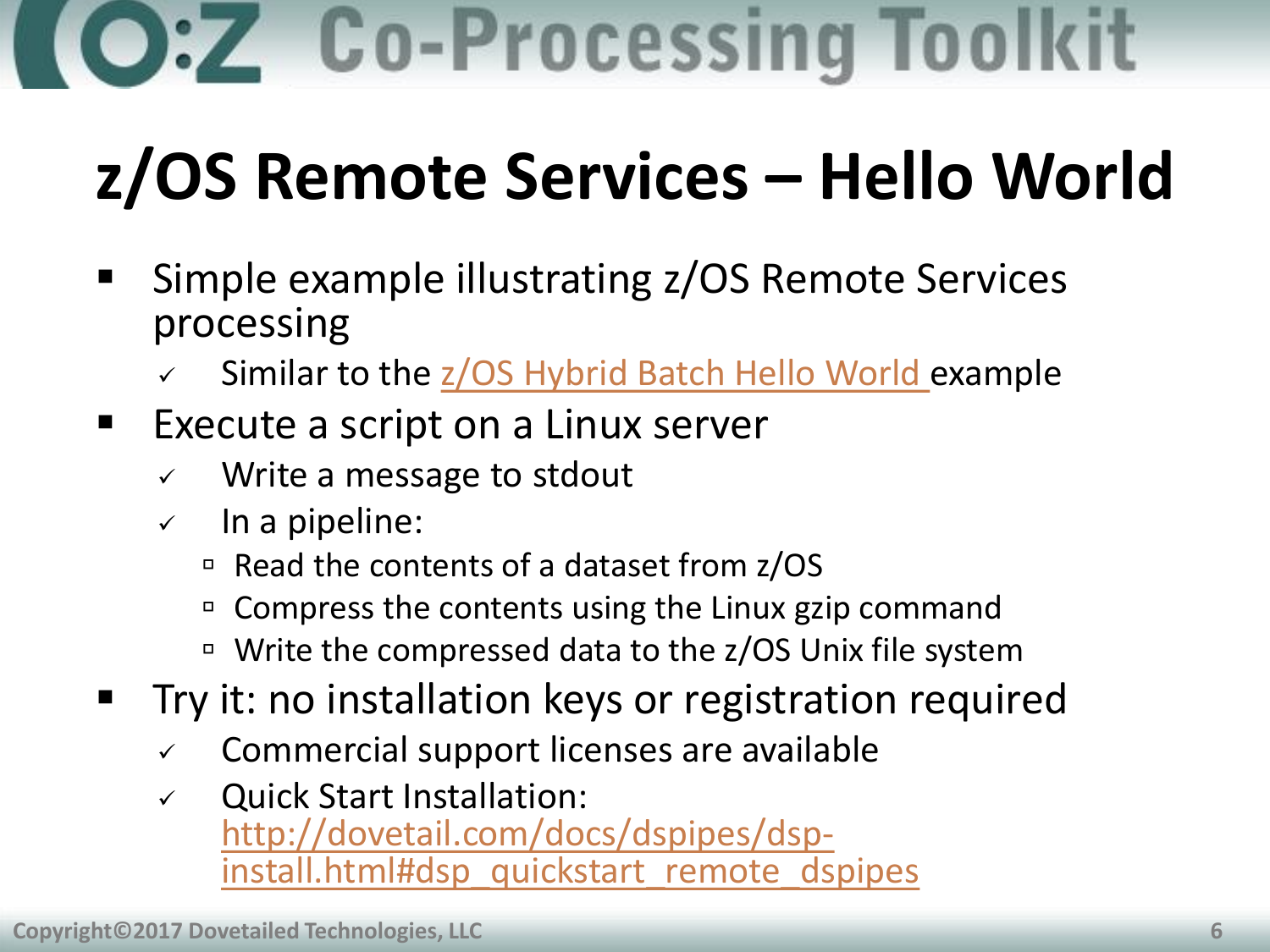

#### **Hello World Linux Script**

#! /bin/bash export COZ\_LOG=I cozcontrol start -ssh user@host echo "Hello \$(**cozclient uname**)!" fromdsn //HLQ.MY.DATA' | gzip -c | tofile -b /tmp/out.gz cozcontrol stop

#### **Linux Script Output**

cozcontrol(4698)[I]: version: 1.3.0 2017-07-24

#### **Hello OS/390!**

…

… fromdsn(HLQ.MY.DATA)[N]: n records/n bytes read; n bytes written... tofile(/tmp/out.gz)[N]: n bytes read; n bytes written in n milliseconds. …

cozcontrol(4698)[I]: cozcontrol stop received. Exiting...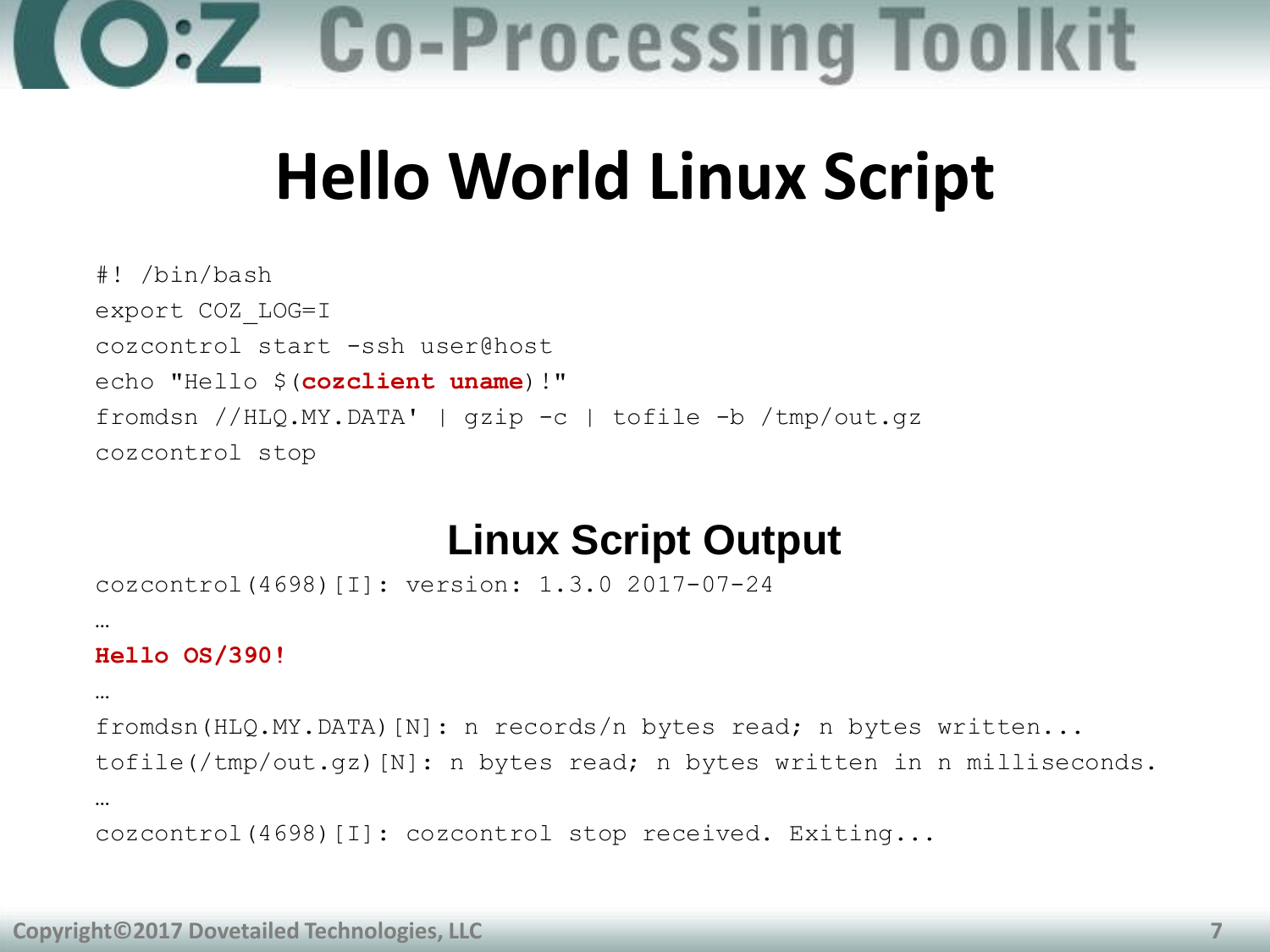## **Hello World Linux Script (Tunneled)**

```
#! /bin/bash
export COZ_LOG=I
cozcontrol start –t -ssh user@host
echo "Hello $(cozclient uname)!"
fromdsn 'HLQ.MY.DATA' | gzip -c | tofile -b /tmp/out.gz
cozcontrol stop
```
- -t option, tunnels over SSH so that data is encrypted
- Requires OpenSSH 5.6 or later
- **Not supported on Windows**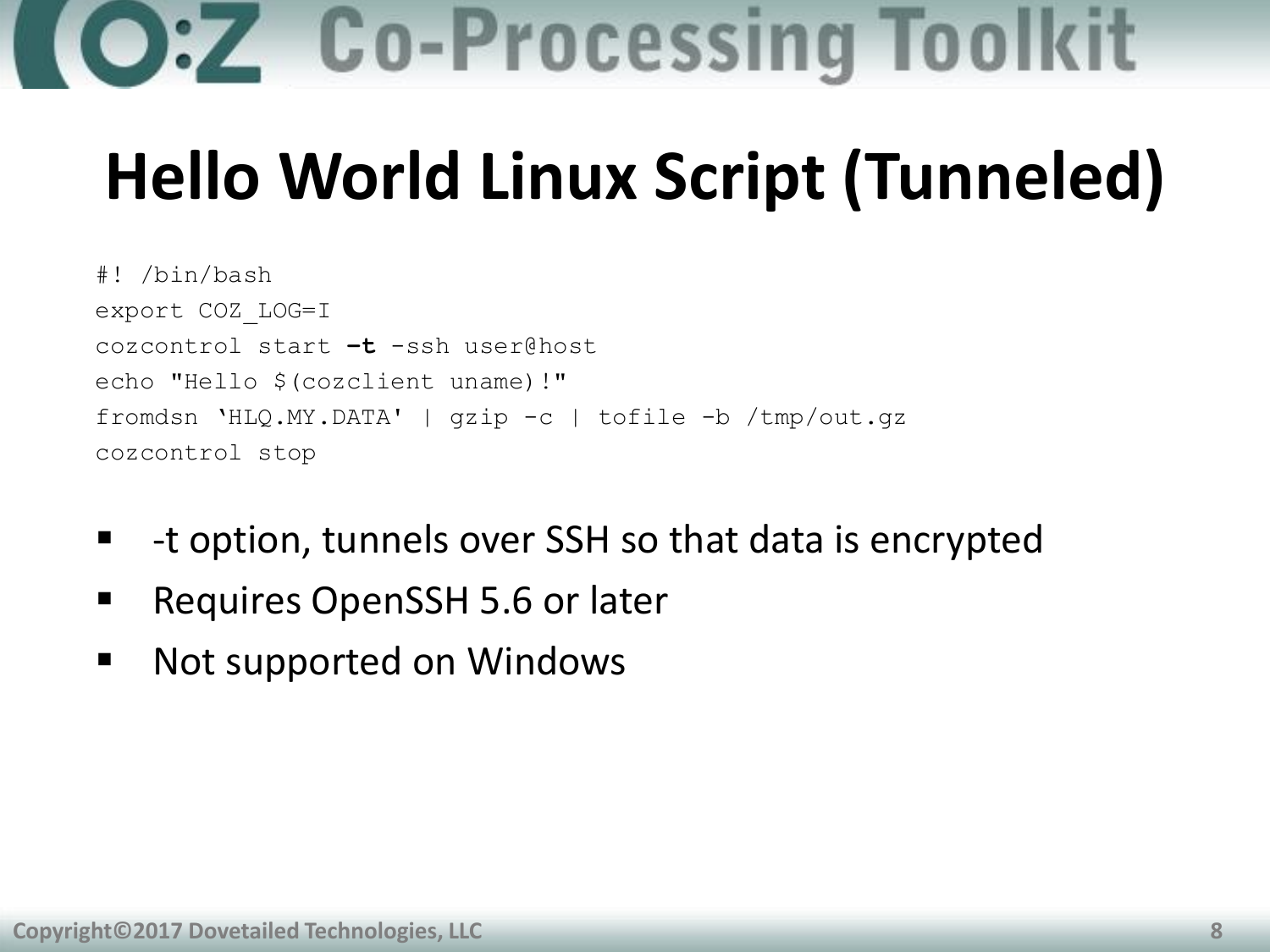#### **More Examples…**

#### ■ Simple file transfer

cozcontrol start -ssh user@host

...

fromdsn //HLQ.MY.DATA > out.file

...

```
todsn -x 'recfm(v,b) lrecl(1028) new catalog' //HLQ.NEW.DSN < in.file
...
cozclient wto -r 11 -d 12 "File sync complete on linux $(hostname)"
cozcontrol stop
```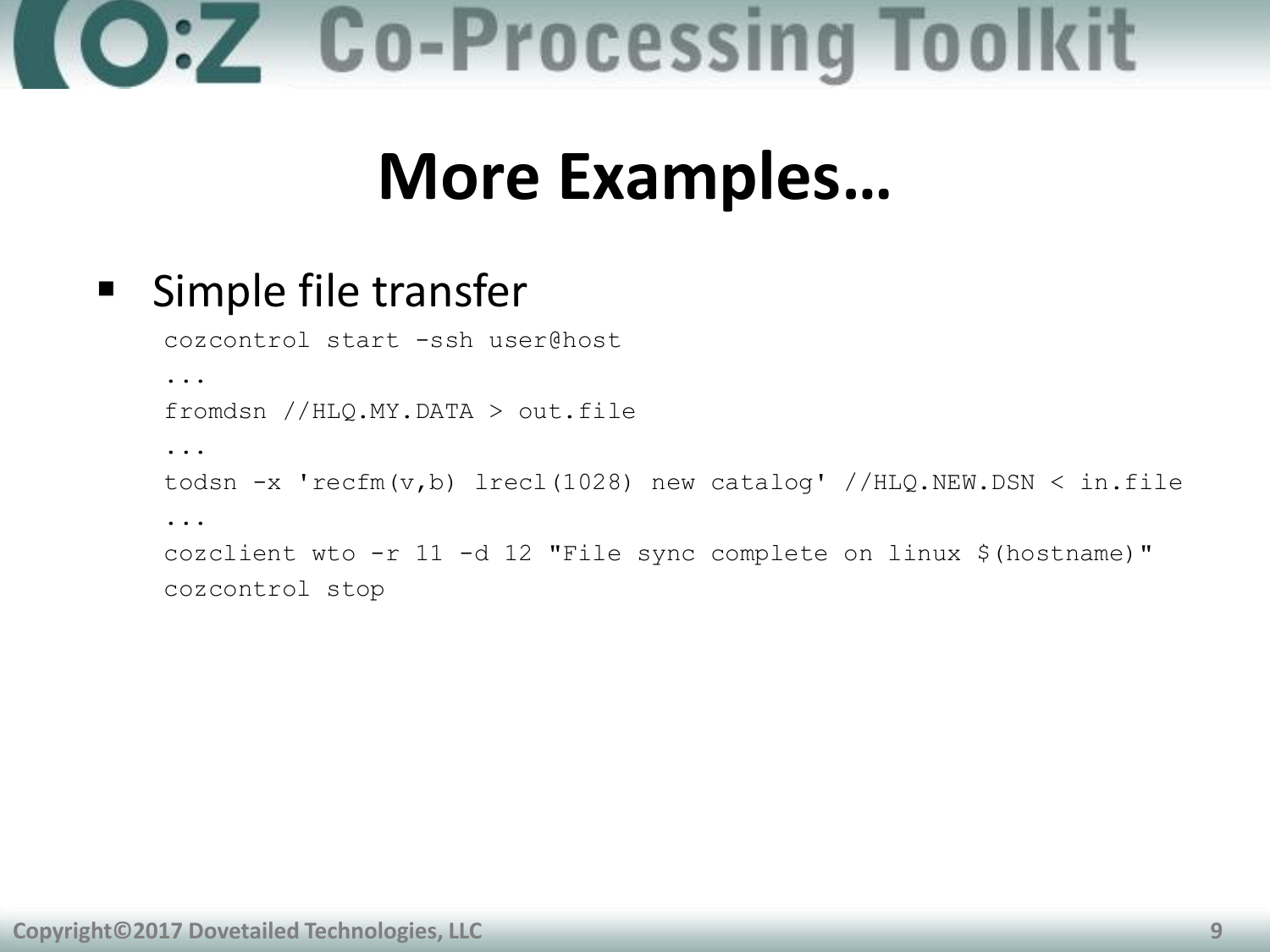#### **More Examples…**

#### ■ Load data extract using SQLLDR

```
cozcontrol start -ssh user@host
 ...
sqlldr control=load.ctl \
       data=<( fromdsn //HLQ.CUSTDATA ) \
       log=>( todsn -x 'sysout(h) recfm(v) lrecl(255)' //sysout ) 
 ...
cozclient wto "Customer data load complete"
cozcontrol stop
```
■ Bash process substitution - makes a command (or pipeline) appear as a file:

```
\langle(cmd) - "cmd" appears as a readable /dev/fd/nn
>(cmd) – "cmd" appears as a writable /dev/fd/nn
```
- $\sqrt{ }$  fromdsn is used to pass dataset data to the sqlldr command
- $\sqrt{ }$  todsn is used to send the import log back to a z/OS spool file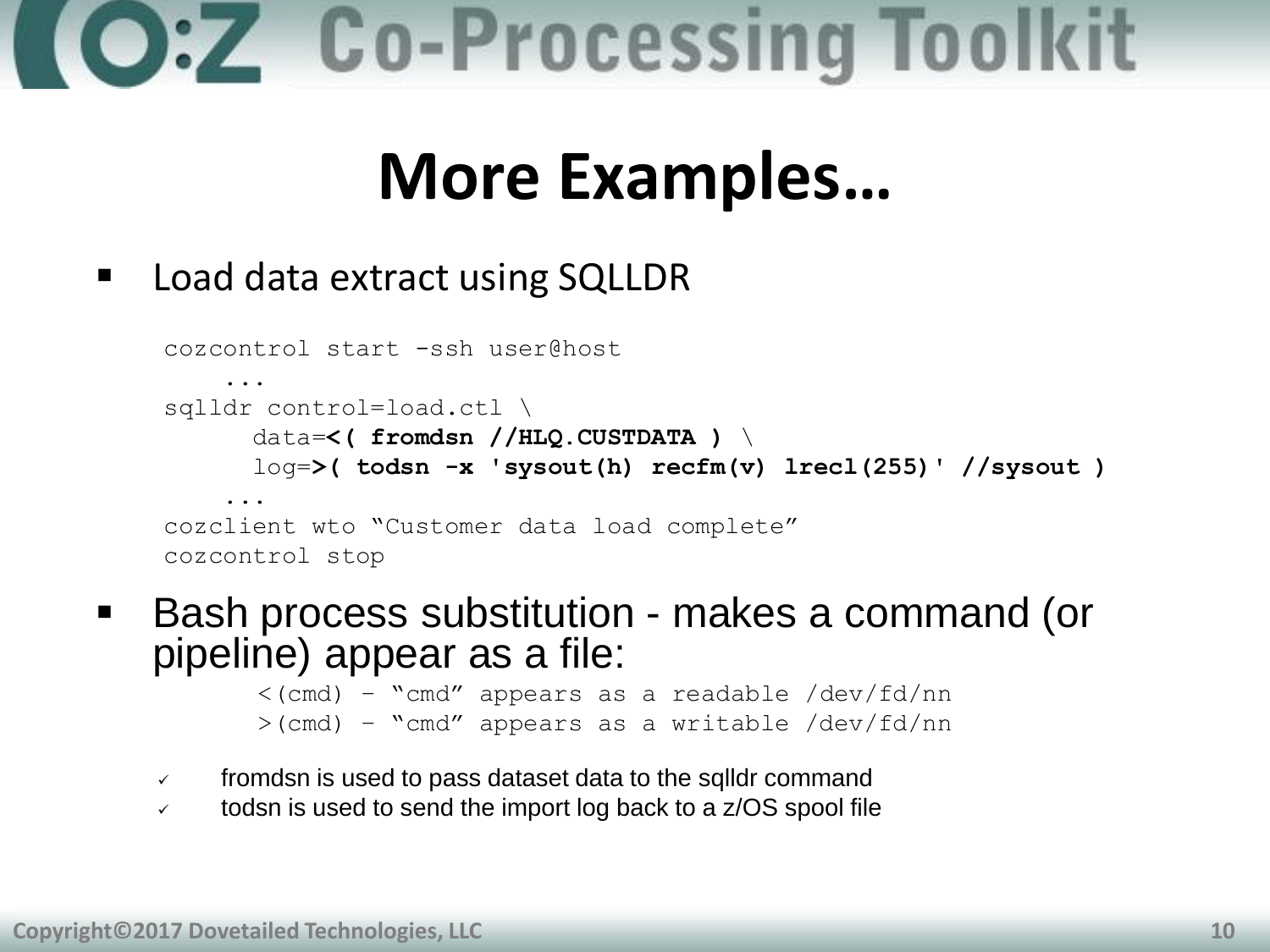### **For More Information**

- Visit our website: [http://dovetail.com](http://dovetail.com/)
	- $\sqrt{ }$  General Information <http://dovetail.com/solutions.html>
	- $\checkmark$  Dataset Pipes Documentation [http://dovetail.com/docs/coz/coz\\_index.html](http://dovetail.com/docs/coz/coz_index.html)
	- $\checkmark$  Additional Examples <http://dovetail.com/docs/dspipes/dsp-xmp.html> <http://dovetail.com/docs/dspipes/dsp-xmp2.html>
	- $\checkmark$  Downloads

<http://dovetail.com/downloads/coz/>

- $\checkmark$  Introduction to z/OS Hybrid Batch video [http://www.youtube.com/embed/WlZbN\\_vs7us](http://www.youtube.com/embed/WlZbN_vs7us)
- Or, email us at: [info@dovetail.com](mailto:info@dovetail.com)